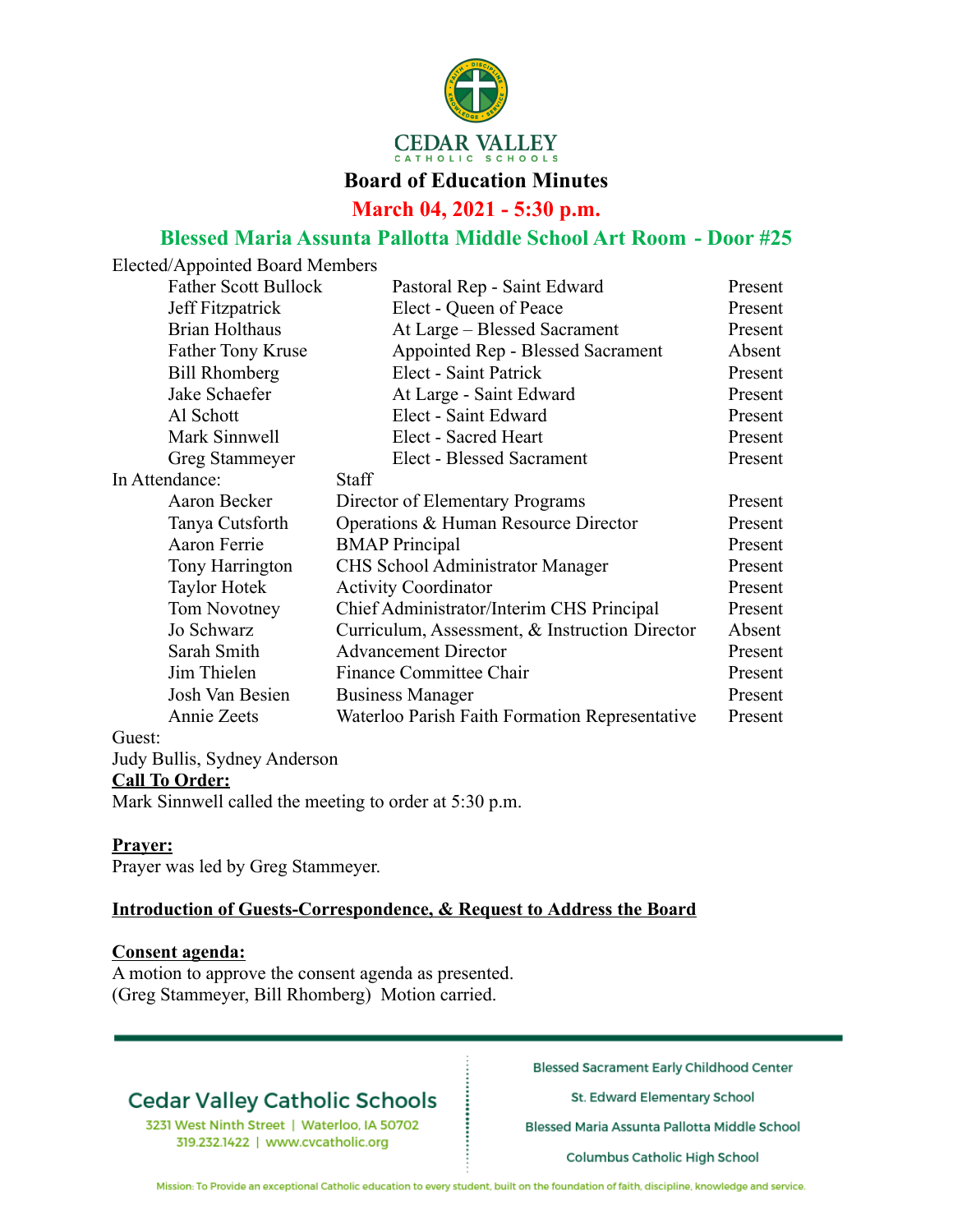

#### **Information:**

1. Recruitment & Retention - Sarah Smith

Sarah gave the board an update on current recruitment and retention strategies that her office is currently using. Newspaper, Social Media, Parish outreach - mailings for preschool and kindergarten open houses, bulletins, Student outreach - students visiting schools, videos and interviews, Community outreach - Waterloo Black Hawks, Waterloo Bucks Baseball, Building tours, banners, enrollment management software

2. Strategic Planning Materials - Sarah Smith

Sarah updated the board on the strategic planning that has been going on for the past year and a half. Things started off slow due to COVID, but have picked up in the past month. The board is asked to take part of the Swat portion of the planning process. The board can bring ideas and suggestions through the Swat portion of the planning process. The board should respond to the Google survey online by March 29th. The strategic planning committee will then start to review the Swat results and bring the results back to the board, later this summer.

3. Columbus Name Board Statement Update - Tom Novotney Tom updated the board on the current environment of the name change discussion from the fall.

#### **Old business – Action Items:**

1. 2021-2022 Preschool 4 Year Old Tuition - Jim Thielen , Josh VanBesien A motion to approve preschool 4 year old tuition for the 2021-2022 school year at \$2,930.00 for students who do not qualify for voluntary preschool through Waterloo Community Schools. (Father Scott Bullock, Al Schott)

2. 2021-2022 Final Budget Recommendations - Jim Thielen, Josh VanBesien Josh and Jim gave an update on the final budget recommendations. STO will be lower than previous years. Each department will be looked at closely in the upcoming year to help with the deficients the departments have. The Advancement office has agreed to help bring in additional fundings. The Business office will work in bringing in more of the delinquent tuition each year. The enrollment numbers were adjusted. Programs were looked at across the board to help with final numbers.

#### **New business – Action Items:**

1. Kneeland Family Scholarship Fund - Sarah Smith

A motion to approve the Kneeland Family Scholarship Fund through a protected endowment fund from the Archdiocese of Dubuque to the Catholic Foundation.

(Geg Stammeyer, Jeff Fitzpatrick) Motion carried.

2. 2021-2022 Food Service Meals & Milk Prices - Josh VanBesien

## **Cedar Valley Catholic Schools**

3231 West Ninth Street | Waterloo, IA 50702 319.232.1422 | www.cvcatholic.org

**Blessed Sacrament Early Childhood Center** 

St. Edward Elementary School

Blessed Maria Assunta Pallotta Middle School

Columbus Catholic High School

Mission: To Provide an exceptional Catholic education to every student, built on the foundation of faith, discipline, knowledge and service.